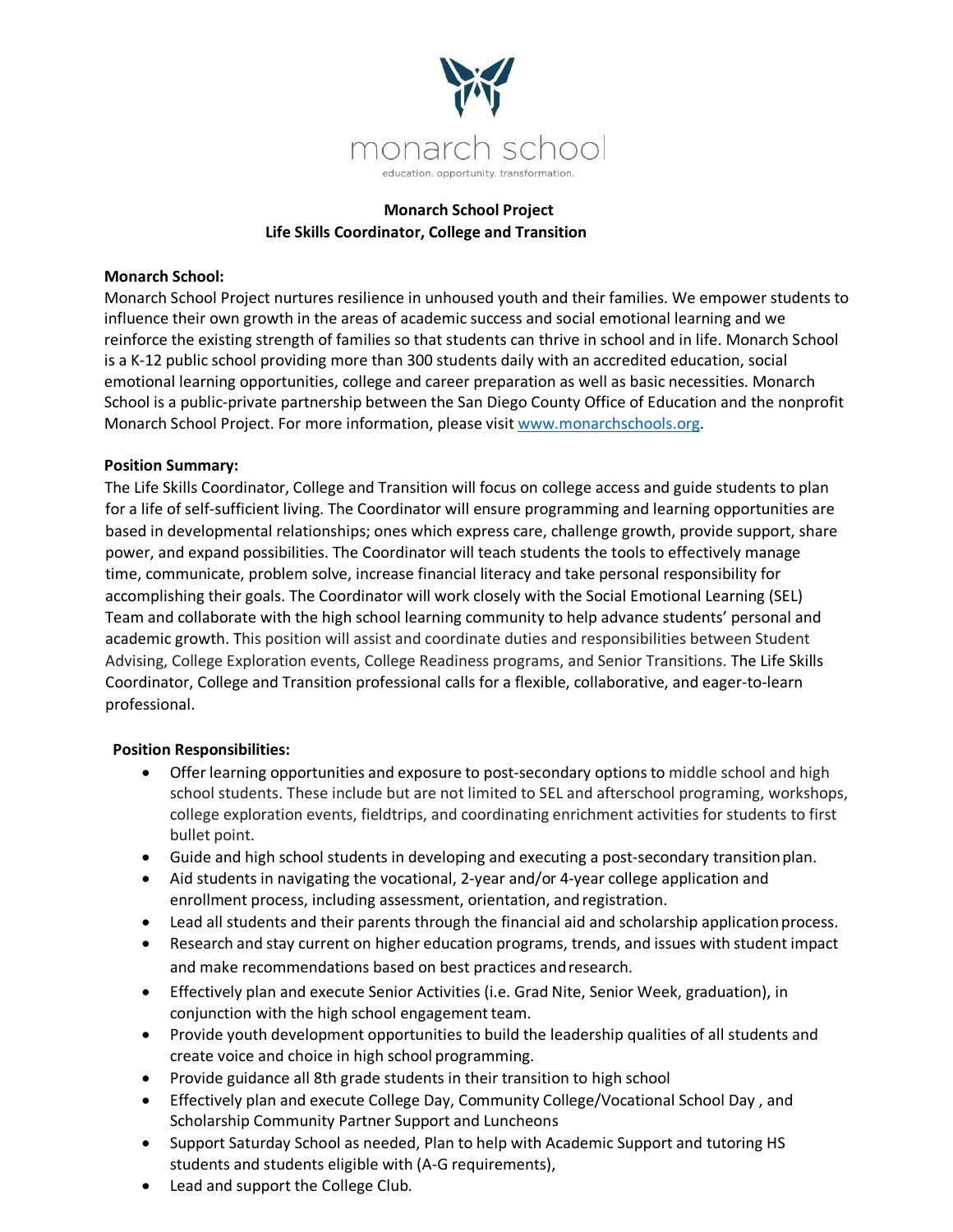

• Ready to help plan graduation and graduation events.

# **General Responsibilities**

- Exemplify Monarch's Core Values of Community, Relationships, Strength and Healing
- Serve as a role model to students by setting the highest standards of professional andpersonal conduct, honesty, integrity and ethical behavior and ensuring that "Students Come First" at all times
- Protect students' rights, safety, health, privacy, welfare and best interests at alltimes
- Know available resources at Monarch and refer students to appropriate staff for additional support
- Participate in professional development
- Perform other duties and projects as assigned

## **Preferred Skills**

- A willingness to commit Monarch's mission of creating safe spaces for students, building authentic relationships, focus on student learning
- Ability to coach, engage and teach students one on one and in groups
- Strong organizational and project management skills, including the ability to juggle multiple workflows and easy adapt to shifting priorities in a fast-pacedenvironment
- Ability to bring a collaborative spirit to internal and externalpartnerships
- Ability to apply restorative justice protocols, strengths-based practices and trauma-informed care
- Ability to thrive in an authentic, feedback-driven environment

## **Qualifications and Experience**

- A Bachelor's degree from a four-year college/university is required. A degree in early childhood development, education, psychology, counseling, social justice or related subject ispreferred.
- At least two years of professional experience working with youth in an educational or social service setting.
- Experience working with culturally diverse and low-income populations, with an awareness and sensitivity to diverse socio-economic challenges impacting low-income communities.
- Knowledge of California State University, University of California, California Community College, and vocational training systems, EOP programs and other access programs designed to support low income, first generation, and students of color.

## **Compensation:**

This is a full-time hourly position, starting at \$22 hour

Competitive benefits package: PTO (start at 3 weeks per year), paid holidays, paid school breaks (5 weeks total per year), Medical, Dental, Vision and Life insurances funded by the employer, additional voluntary plans, FSA, 401(k) with company matching, Employee Assistance Program (EAP), parking and transportation reimbursement.

## **Application Process:**

To apply, please submit your cover letter, resume, and letter of recommendation to the link below. You will be redirected to the Applicant Tracking System of our HR Partner, Mission Edge;